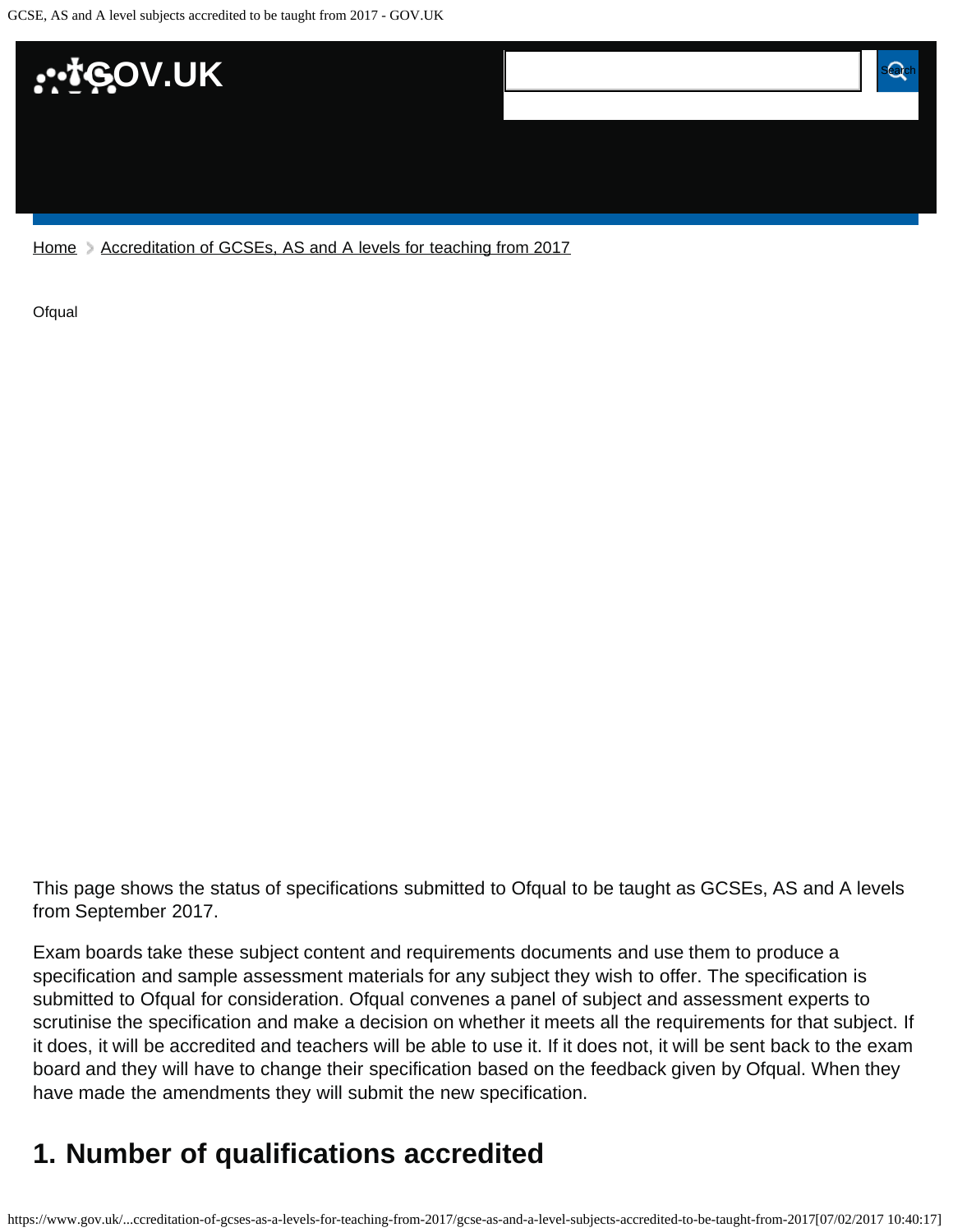17 of 26 GCSE subjects have at least 1 specification accredited. 13 of 26 subjects have all specifications accredited.

14 of 20 AS and A level subjects have at least 1 specification accredited. 10 of 20 subjects have all specifications accredited.

## <span id="page-1-0"></span>**2. Number of specifications accredited**

### **2.1 For teaching from 2017**

28 of 44 GCSE specifications have been accredited.

36 of 73 AS and A level specifications have been accredited.

### **2.2 For teaching from 2016**

In 2016 we [accredited 147 GCSE, AS and A level specifications.](https://www.gov.uk/government/publications/accreditation-of-gcses-as-a-levels-for-teaching-from-2016)

### **2.3 For teaching from 2015**

In 2015 we [accredited 122 GCSE, AS and A level specifications.](https://www.gov.uk/government/publications/new-gcses-as-and-a-levels-accredited-to-be-taught-from-2015)

## <span id="page-1-1"></span>**3. The accreditation process**

We have produced a [diagram of the accreditation process.](https://www.gov.uk/government/publications/your-qualification-our-regulation-gcse-as-and-a-level-reforms#attachment_1634078)

# <span id="page-1-2"></span>**4. Key information**

| <b>Entry</b>             | <b>Meaning</b>                                                                                                                                |
|--------------------------|-----------------------------------------------------------------------------------------------------------------------------------------------|
|                          | Specification accredited                                                                                                                      |
|                          | Exam board is not submitting a specification for this subject                                                                                 |
| 'submission due'         | The date the exam board is aiming to submit for accreditation                                                                                 |
| 'awaiting<br>submission' | We are awaiting a submission from the exam board but they have not indicated when we will receive it or the date they<br>indicated has passed |
| 'submission<br>received' | We have received a specification from the exam board and it is awaiting an accreditation decision                                             |

# <span id="page-1-3"></span>**5. GCSEs**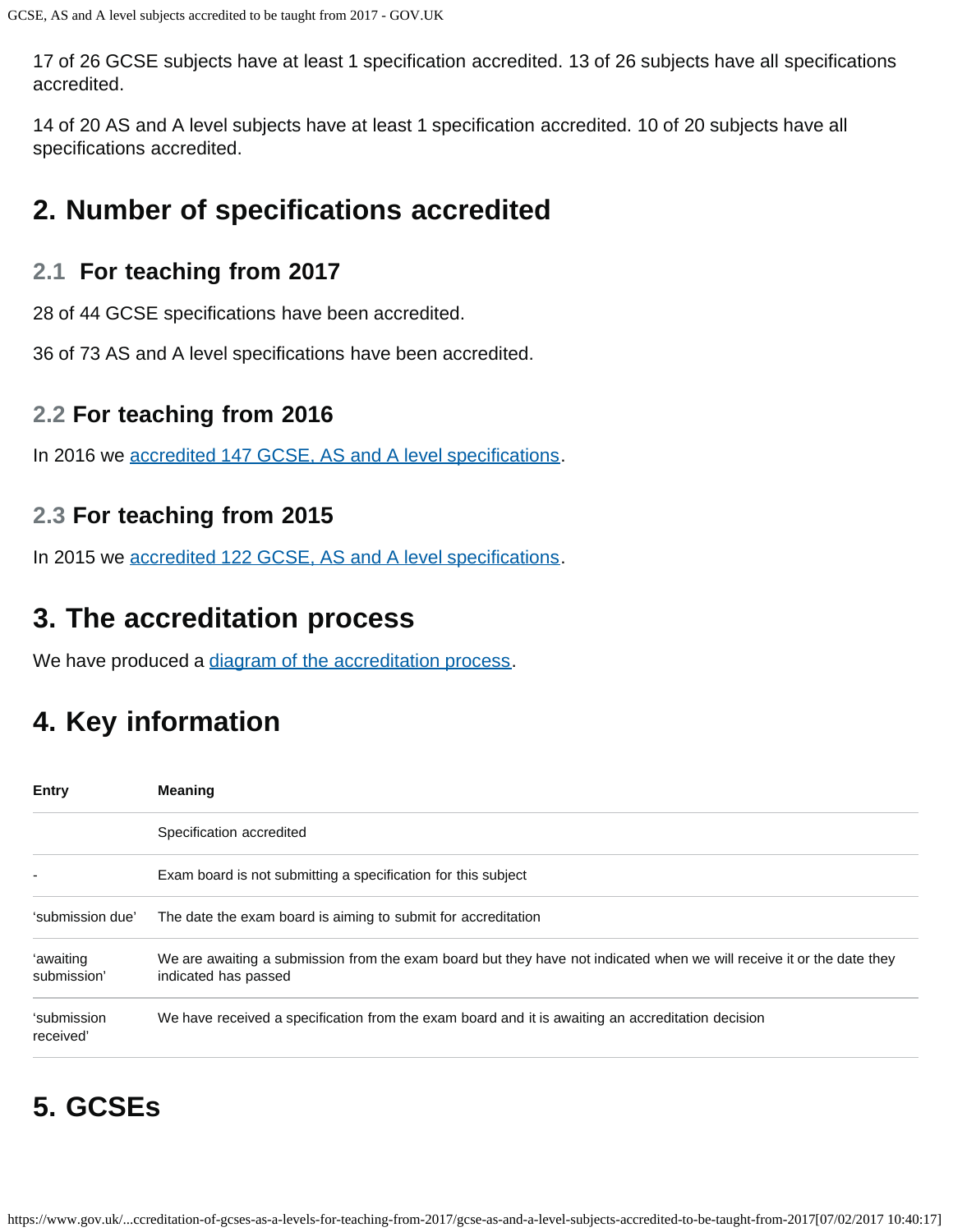| <b>Subject</b>                        | <b>AQA</b>                                 | <b>OCR</b>                            | <b>Pearson (Edexcel)</b>                   | <b>WJEC Eduqas</b>                         |
|---------------------------------------|--------------------------------------------|---------------------------------------|--------------------------------------------|--------------------------------------------|
| <b>GCSE</b> ancient<br>history        | $\overline{\phantom{a}}$                   |                                       | $\overline{\phantom{a}}$                   | $\overline{\phantom{a}}$                   |
| <b>GCSE Arabic</b>                    |                                            | $\overline{\phantom{a}}$              | 2nd submission received 3<br>February 2017 | $\overline{\phantom{a}}$                   |
| GCSE astronomy                        | $\overline{\phantom{a}}$                   | $\blacksquare$                        |                                            | ٠                                          |
| <b>GCSE Bengali</b>                   | 3rd submission received 1<br>February 2017 | $\overline{\phantom{a}}$              | $\overline{\phantom{a}}$                   | $\overline{\phantom{a}}$                   |
| <b>GCSE</b> business                  |                                            |                                       |                                            |                                            |
| <b>GCSE Chinese</b>                   | Awaiting 3rd submission                    | $\overline{\phantom{a}}$              |                                            | $\overline{\phantom{a}}$                   |
| <b>GCSE</b> classical<br>civilisation | $\overline{a}$                             |                                       | ٠                                          | $\blacksquare$                             |
| GCSE design &<br>technology           |                                            |                                       |                                            | 4th submission received 30<br>January 2017 |
| GCSE economics                        |                                            |                                       | $\overline{a}$                             | $\overline{\phantom{a}}$                   |
| <b>GCSE</b> electronics               | $\overline{\phantom{a}}$                   | $\overline{\phantom{a}}$              | ٠                                          |                                            |
| GCSE engineering                      |                                            | $\overline{\phantom{a}}$              | $\overline{\phantom{a}}$                   | $\overline{\phantom{a}}$                   |
| GCSE film studies -                   |                                            |                                       |                                            |                                            |
| GCSE geology                          | $\overline{\phantom{a}}$                   | $\overline{\phantom{a}}$              | $\overline{\phantom{a}}$                   |                                            |
| <b>GCSE Italian</b>                   |                                            |                                       |                                            |                                            |
| <b>GCSE Japanese</b>                  | $\overline{\phantom{a}}$                   |                                       | 2nd submission received 31<br>January 2017 | $\overline{\phantom{a}}$                   |
| GCSE media<br>studies                 | Awaiting 3rd submission                    | 3rd submission due 16<br>March 2017   | $\overline{a}$                             | Awaiting 4th submission                    |
| GCSE modern<br>Greek                  | ٠                                          | $\overline{\phantom{a}}$              | 2nd submission received 31<br>January 2017 | $\overline{\phantom{a}}$                   |
| GCSE modern<br>Hebrew                 | 3rd submission received 1<br>February 2017 | $\overline{\phantom{a}}$              | $\overline{\phantom{a}}$                   | $\overline{\phantom{a}}$                   |
| GCSE PE (short<br>course)             | $\overline{\phantom{a}}$                   |                                       |                                            |                                            |
| <b>GCSE Polish</b>                    | 3rd submission received 1<br>February 2017 | $\overline{\phantom{a}}$              | $\overline{\phantom{a}}$                   | $\qquad \qquad \blacksquare$               |
| GCSE psychology                       |                                            | 6th submission due 6<br>February 2017 |                                            | ٠                                          |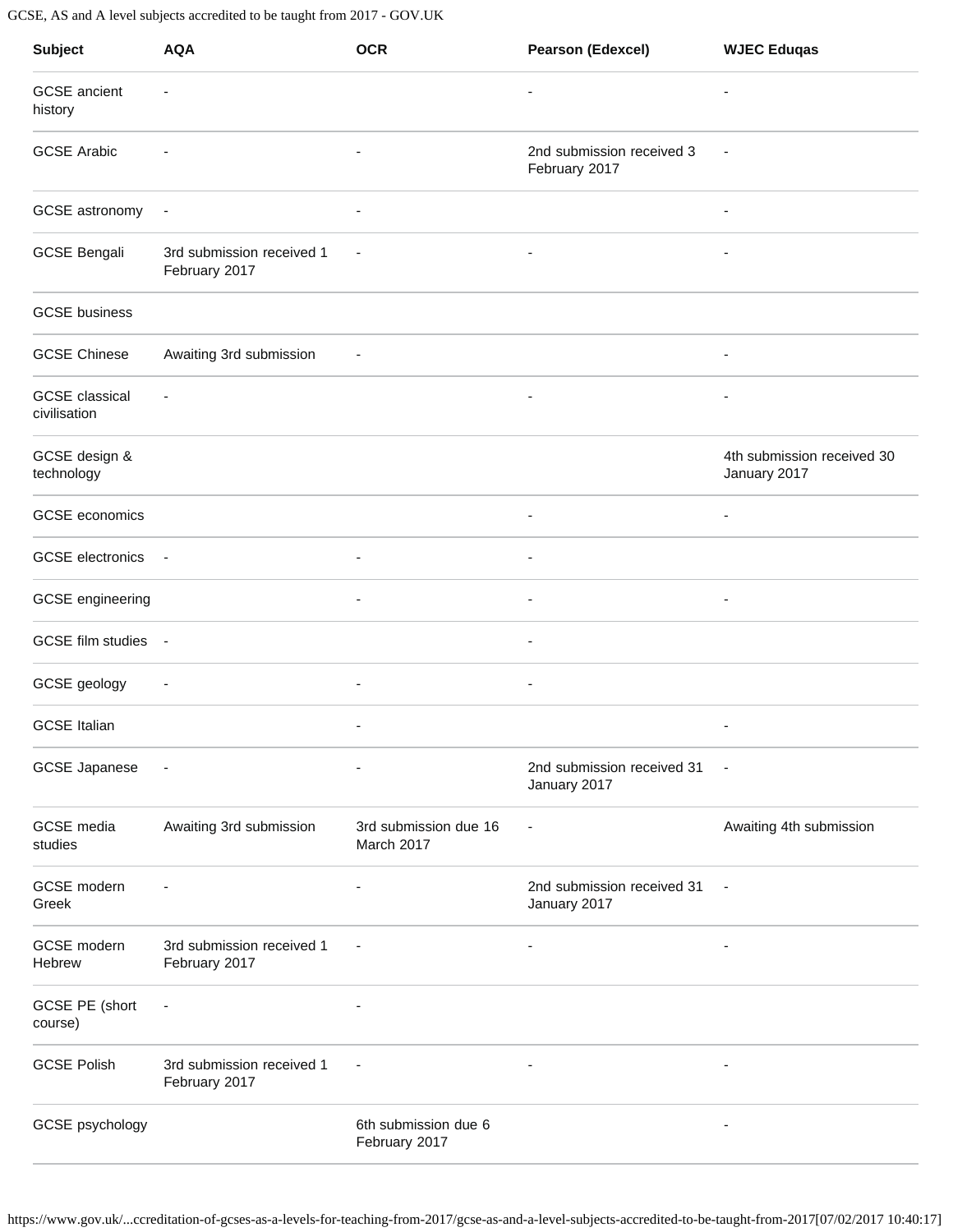| <b>GCSE Panjabi</b>    |                                            | $\overline{\phantom{0}}$ |                                            | ٠                        |
|------------------------|--------------------------------------------|--------------------------|--------------------------------------------|--------------------------|
| <b>GCSE Russian</b>    | $\overline{\phantom{a}}$                   | $\overline{\phantom{a}}$ | 2nd submission received 31<br>January 2017 | $\overline{\phantom{a}}$ |
| GCSE sociology         |                                            | $\overline{\phantom{0}}$ |                                            |                          |
| <b>GCSE</b> statistics | 4th submission due 22<br>February 2017     | $\overline{\phantom{a}}$ |                                            | ۰                        |
| <b>GCSE Urdu</b>       | 3rd submission received 1<br>February 2017 | $\overline{\phantom{a}}$ | 2nd submission received 31<br>January 2017 | $\overline{\phantom{a}}$ |

## <span id="page-3-0"></span>**6. AS and A levels**

| <b>Subject</b>                         | <b>AQA</b>                                                     | <b>OCR</b>                                 | <b>Pearson (Edexcel)</b>                     | <b>WJEC Eduqas</b>                     |
|----------------------------------------|----------------------------------------------------------------|--------------------------------------------|----------------------------------------------|----------------------------------------|
| Accounting: A<br>level                 |                                                                |                                            |                                              | $\overline{a}$                         |
| Accounting: AS<br>level                |                                                                | $\overline{a}$                             | $\overline{\phantom{a}}$                     |                                        |
| Ancient history: A -<br>level          |                                                                |                                            |                                              |                                        |
| Ancient history:<br>AS level           | $\overline{\phantom{a}}$                                       |                                            |                                              |                                        |
| Chinese: A level                       | $\overline{\phantom{a}}$                                       | $\blacksquare$                             |                                              | ٠                                      |
| Chinese: AS level -                    |                                                                |                                            | 3rd submission received -<br>6 February 2017 |                                        |
| Classical<br>civilisation: A level     |                                                                |                                            |                                              |                                        |
| Classical<br>civilisation: AS<br>level |                                                                |                                            | ä,                                           | $\blacksquare$                         |
| Design &<br>technology: A<br>level     | Fashion & Textiles: 3rd submission<br>received 16 January 2017 | 3rd submission received 19<br>January 2017 |                                              | 4th submission due 9<br>February 2017  |
|                                        | Product Design: 3rd submission<br>received 16 January 2017     |                                            |                                              |                                        |
| Design &<br>technology: AS<br>level    | Fashion & Textiles: 3rd submission<br>received 16 January 2017 |                                            |                                              | 4th submission due<br>16 February 2017 |
|                                        | Product Design: 3rd submission<br>received 16 January 2017     |                                            |                                              |                                        |
| Electronics: A                         | $\overline{a}$                                                 |                                            |                                              |                                        |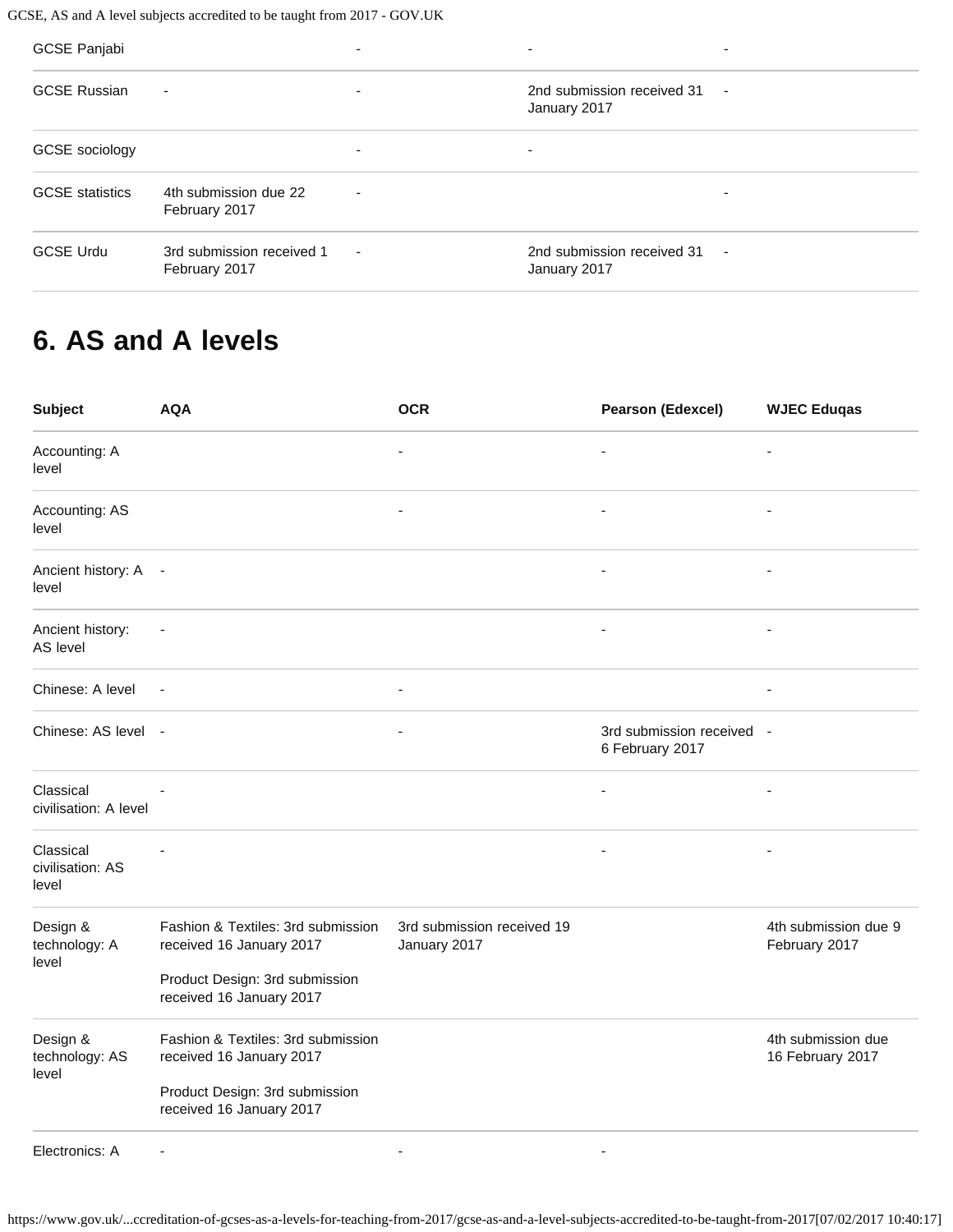| level                              |                                                          |                                                                             |                                               |                            |
|------------------------------------|----------------------------------------------------------|-----------------------------------------------------------------------------|-----------------------------------------------|----------------------------|
| Electronics: AS<br>level           | $\overline{\phantom{a}}$                                 | $\overline{a}$                                                              | $\overline{\phantom{a}}$                      |                            |
| Environmental<br>science: A level  |                                                          |                                                                             | ٠                                             |                            |
| Environmental<br>science: AS level |                                                          | ٠                                                                           | $\overline{\phantom{a}}$                      | ٠                          |
| Film studies: A<br>level           |                                                          | 4th submission received 30<br>January 2017                                  |                                               | Awaiting 5th<br>submission |
| Film studies: AS<br>level          | $\blacksquare$                                           |                                                                             |                                               |                            |
| Further maths: A<br>level          | 2nd submission due 16 February<br>2017                   | Spec A: 2nd submission due<br>6 February 2017<br>Spec MEI B: 2nd submission | 2nd submission<br>received 26 January<br>2017 |                            |
|                                    |                                                          | due 10 February 2017                                                        |                                               |                            |
| level                              | Further maths: AS 2nd submission due 16 February<br>2017 | Spec A: 2nd submission due<br>6 February 2017                               | 2nd submission<br>received 27 January<br>2017 |                            |
|                                    |                                                          | Spec MEI B: 2nd submission<br>due 10 February 2017                          |                                               |                            |
| Geology: A level                   | $\overline{\phantom{a}}$                                 |                                                                             | $\overline{\phantom{a}}$                      |                            |
| Geology: AS level -                |                                                          |                                                                             | $\overline{\phantom{a}}$                      |                            |
| History of art: A<br>level         | $\overline{\phantom{a}}$                                 | $\overline{\phantom{a}}$                                                    | 1st submission due 8<br>March 2017            |                            |
| Italian: A level                   |                                                          |                                                                             |                                               |                            |
| Italian: AS level                  | $\overline{\phantom{a}}$                                 | ٠                                                                           |                                               |                            |
| Law: A level                       |                                                          |                                                                             | $\overline{\phantom{a}}$                      |                            |
| Law: AS level                      |                                                          |                                                                             |                                               |                            |
| Maths: A level                     | 3rd submission received 2 February<br>2017               | Spec A:                                                                     | 3rd submission received -<br>18 January 2017  |                            |
|                                    |                                                          | Spec MEI B:                                                                 |                                               |                            |
| Maths: AS level                    | 3rd submission received 2 February<br>2017               | Spec A:                                                                     | 3rd submission received -                     |                            |
|                                    |                                                          | Spec MEI B:                                                                 | 18 January 2017                               |                            |
| Media studies: A<br>level          | Awaiting 3rd submission                                  | 3rd submission due 9 March<br>2017                                          |                                               | Awaiting 3rd<br>submission |
| level                              | Media studies: AS Awaiting 3rd submission                | 3rd submission due 2 March<br>2017                                          |                                               | Awaiting 3rd<br>submission |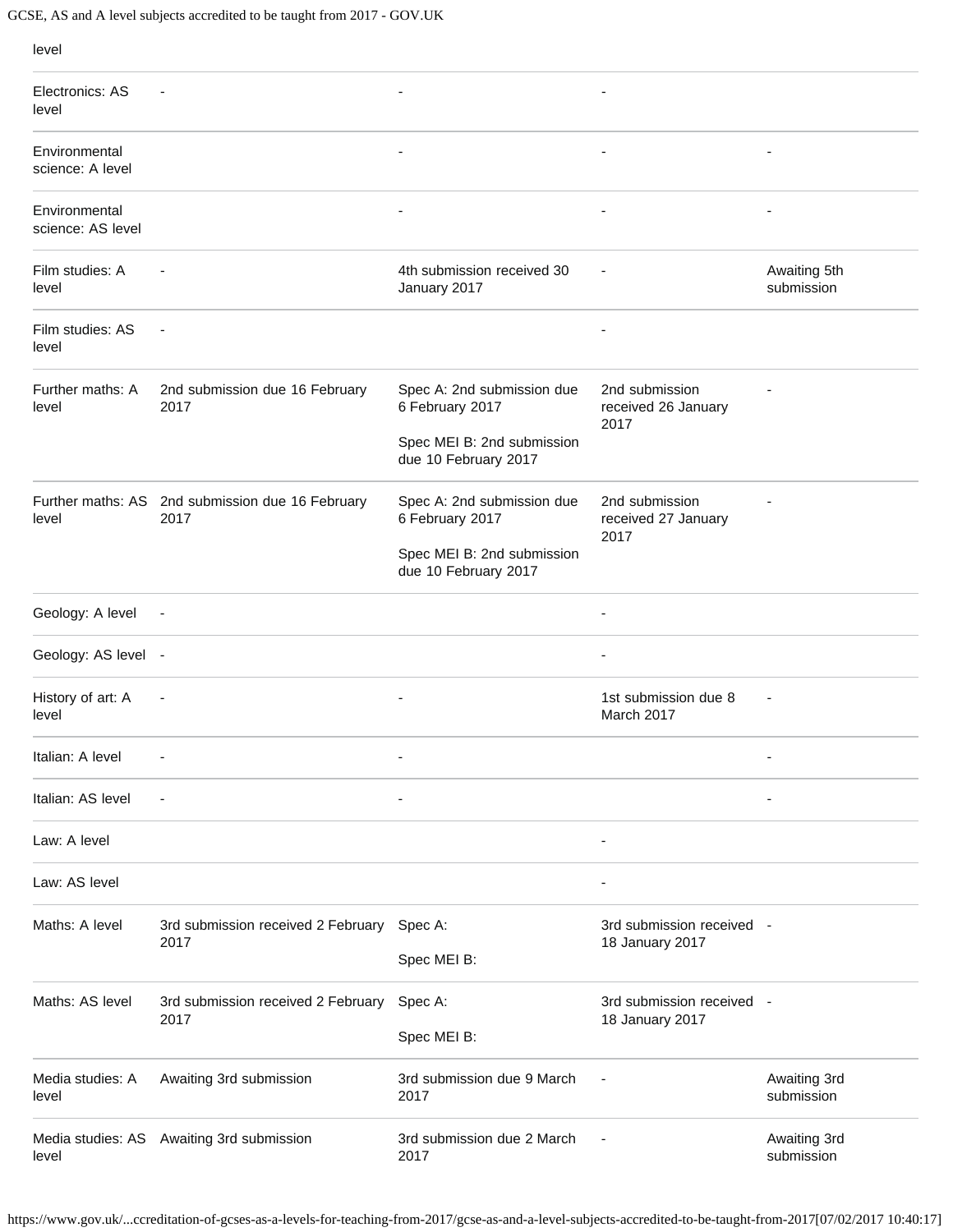| Music technology: -<br>A level  |                                        | ٠                        |                                              |                          |
|---------------------------------|----------------------------------------|--------------------------|----------------------------------------------|--------------------------|
| Music technology: -<br>AS level |                                        | ٠                        |                                              |                          |
| Philosophy: A<br>level          |                                        |                          |                                              |                          |
| Philosophy: AS<br>level         |                                        |                          | ٠                                            |                          |
| Politics: A level               | 3rd submission due 14 February<br>2017 | $\overline{a}$           | 3rd submission received -<br>26 January 2017 |                          |
| Politics: AS level              | 3rd submission due 14 February<br>2017 | $\overline{\phantom{a}}$ | 3rd submission received -<br>26 January 2017 |                          |
| Russian: A level                | $\blacksquare$                         | ÷,                       | Awaiting 3rd submission -                    |                          |
| Russian: AS level -             |                                        | $\overline{\phantom{a}}$ | Awaiting 3rd submission -                    |                          |
| Statistics: A level             | $\overline{\phantom{a}}$               | ٠                        | 1st submission due 11<br>April 2017          | $\sim$                   |
| Statistics: AS<br>level         |                                        | ٠                        | 1st submission due 11<br>April 2017          | $\overline{\phantom{a}}$ |

Is there anything wrong with this page?

#### **Services and information**

**[Benefits](https://www.gov.uk/browse/benefits)** 

[Births, deaths, marriages and care](https://www.gov.uk/browse/births-deaths-marriages)

[Business and self-employed](https://www.gov.uk/browse/business)

[Childcare and parenting](https://www.gov.uk/browse/childcare-parenting)

[Citizenship and living in the UK](https://www.gov.uk/browse/citizenship)

[Crime, justice and the law](https://www.gov.uk/browse/justice)

[Disabled people](https://www.gov.uk/browse/disabilities)

[Driving and transport](https://www.gov.uk/browse/driving)

[Education and learning](https://www.gov.uk/browse/education)

[Employing people](https://www.gov.uk/browse/employing-people)